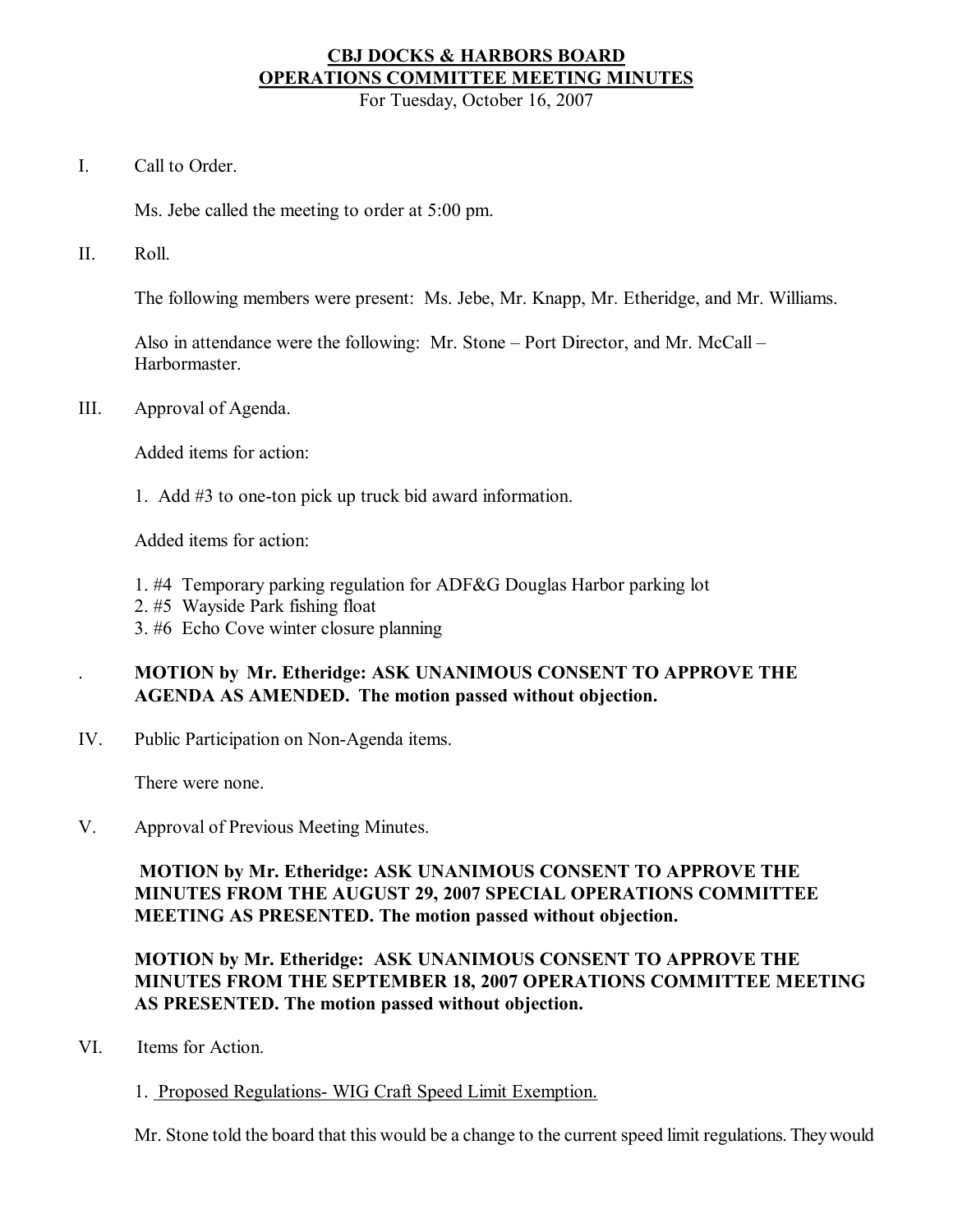#### VI. Items for Action continued

add a phrase exempting WIG crafts from having to comply with speed limit regulations in their area of operation. Mr. Stone said that his only reservation isthe speed of the vessel, which at full operation is at about 120 knots.

Mr. McCall feels that the exemption should not apply 100 feet approaching and 100 feet beyond the Douglas Bridge due to high activity and the speed of the vessels.

The board discussed the issue.

# **MOTION by Mr. Etheridge: ASK UNANIMOUS CONSENTTO RECOMMEND THATTHE BOARD NOT ADOPT THE PROPOSED CHANGES TO THE SPEED LIMIT REGULATIONS EXEMPTING WIG CRAFT AND TO LET THE BOARD MAKE THE DECISION AT THAT LEVEL WITH MORE CLARIFICATION. The motion passed without objection.**

2. Draft Regulations – Changes to Waterfront Sales Permit Regulations.

Mr. Stone provided the board with the current regulations, and a copy of the proposed regulations. He said as of now, there are two types of tour sales permits – tour sales permit, and tour broker permit. He says that he would like to combine the two types of permits into one. Another change he is proposing to change the minimum bid requirement from \$2500 to \$5000. He also said that last year they started a bid bond system because someone bid high and did not come in to pick up their permit, so, this is also included in the new regulations.

Mr. Stone said he added a permit requirement section, which allows the issuance of permits with specific conditions. He said the change cane about with the Maritime Transportation Security Act of 2002; they are required to do certain things with the vendors such as the TWIC cards. Mr. Stone said that he has taken the current regulations and have updated them with the more current ways of operation. He did say that he added verbiage regarding the permit needed to drive onto the loading zones to make it clear that he can issue a permit with certain requirements. On page three under number three under "E", he is allowing any internet vendors outside of cruise lines or waterfront vendor can enter the parking lot but needs to provide a daily manifest of passengers.

**MOTION by Mr. Williams: ASK UNANIMOUS CONSENT TO RECOMMEND THAT THE BOARD PROPOSE CHANGES TO THE WATERFRONT SALES PERMIT REGULATIONS, TO HOLD PUBLIC HEARINGS AT THE NOVEMBER 20, OPERATIONS COMMITTEE MEETING AND THE DECEMBER 11, 2007 REGULAR BOARD MEETING AND TO TAKE FINAL ACTION ON THE PROPOSED REGULATIONS AT THE DECEMBER 27, 2007 REGULAR BOARD MEETING. The motion passed without objection.**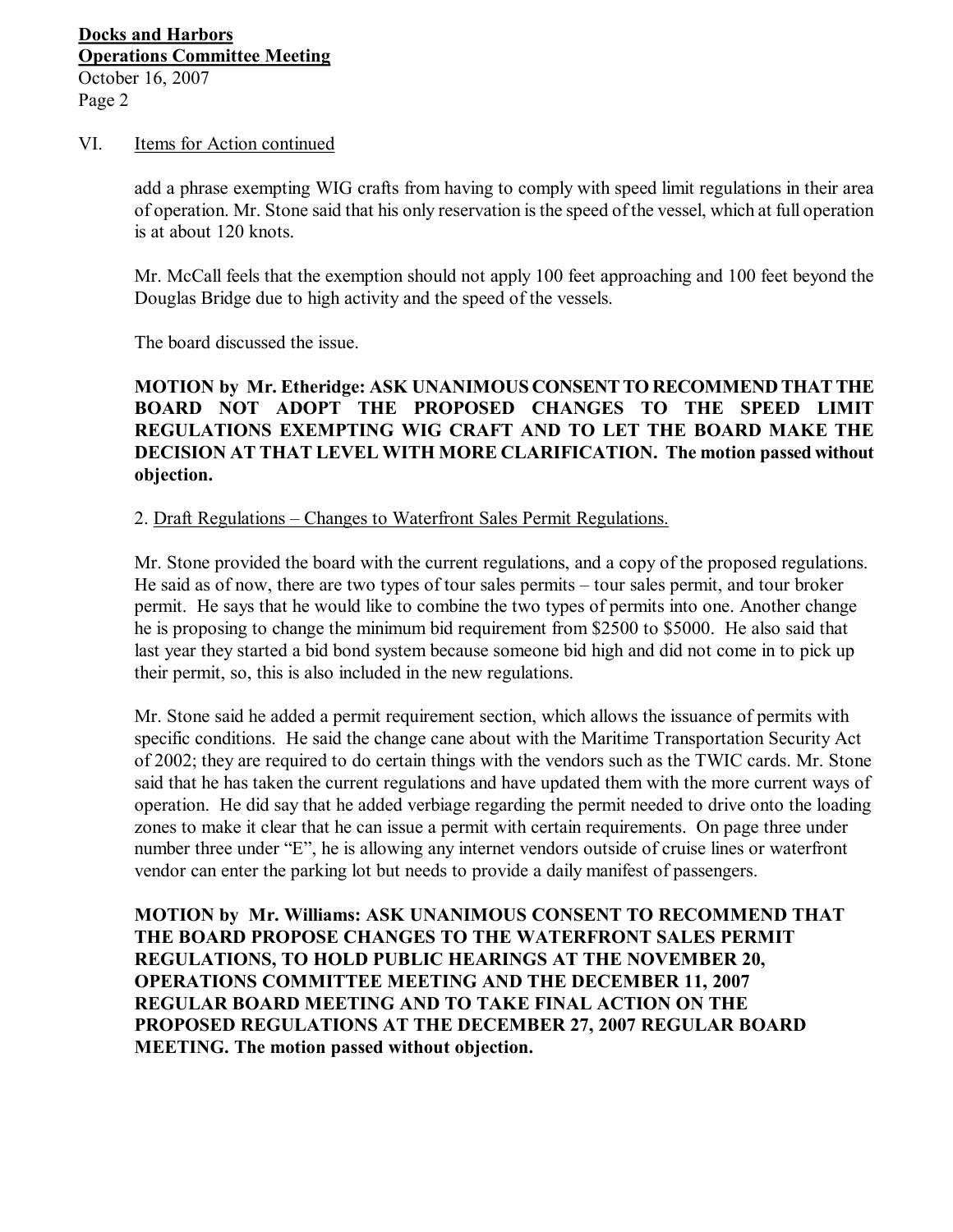#### VI. Items for Action continued

#### 3. 1-Ton Pickup Truck

Mr. Stone said that the board approved the purchase of a harbor truck last but, but we just recently started soliciting quotes from companies as presented in the attached spreadsheet. The recommendation from staff was to purchase a Ford F-350 from Nye Ford for \$28,736; the price includes shipping to Juneau. He also said that this vehicle would be the primary snowplow and sand spreader for Auke Bay.

### **MOTION by Mr. Etheridge: ASK UNANIMOUS CONSENT TO MOVE THE APPROVAL OF THE NYE FORD PURCHASE OF \$28,736 TO THE FULL BOARD. The motion passed without objection.**

### VII. Items for Information/Discussion.

#### 1. Cultural Preservation, Inc., Army Corps Permit for a New Dock at the Seadrome Facility.

Mr. Stone said that there is a letter in the packet pertaining to a request for a permit continuation to install a new dock next to their existing dock. He said that this dock would enter onto city tidelands for which they will most likely request a tidelands lease. Mr. Stone said that there is a lot of activity in the area that they would like to install the dock. He said that at some point there would have to be a navigation study of the area to decide what can fit and how they can make it all work.

Jeff White attended the meeting to tell the board that the proposal is to relocate the float that lies in front of Merchant's Wharf by doing so it will give them four berths instead of three. He said that this proposed project was approved in 2000, but expired on January 31, 2006 and they are asking for a Letter of Permission to proceed with the project.

The board discussed the issue and agreed that Mr. Stone shall write a letter stating that the board has no objections to issuing an Army Corps permit but does have some concerns that will be reflected in the letter.

#### 2. Litter Vacuum Truck.

Mr. Stone said that the Port staff requested a truck mounted vacuum to assist with the litter removal. He said that the cost of the unit would be around \$36,000. He also said that there is one located in Ketchikan and says they have had success with using it. Mr. Stone would like to know if the board would be interested in pursuing a litter vacuum truck.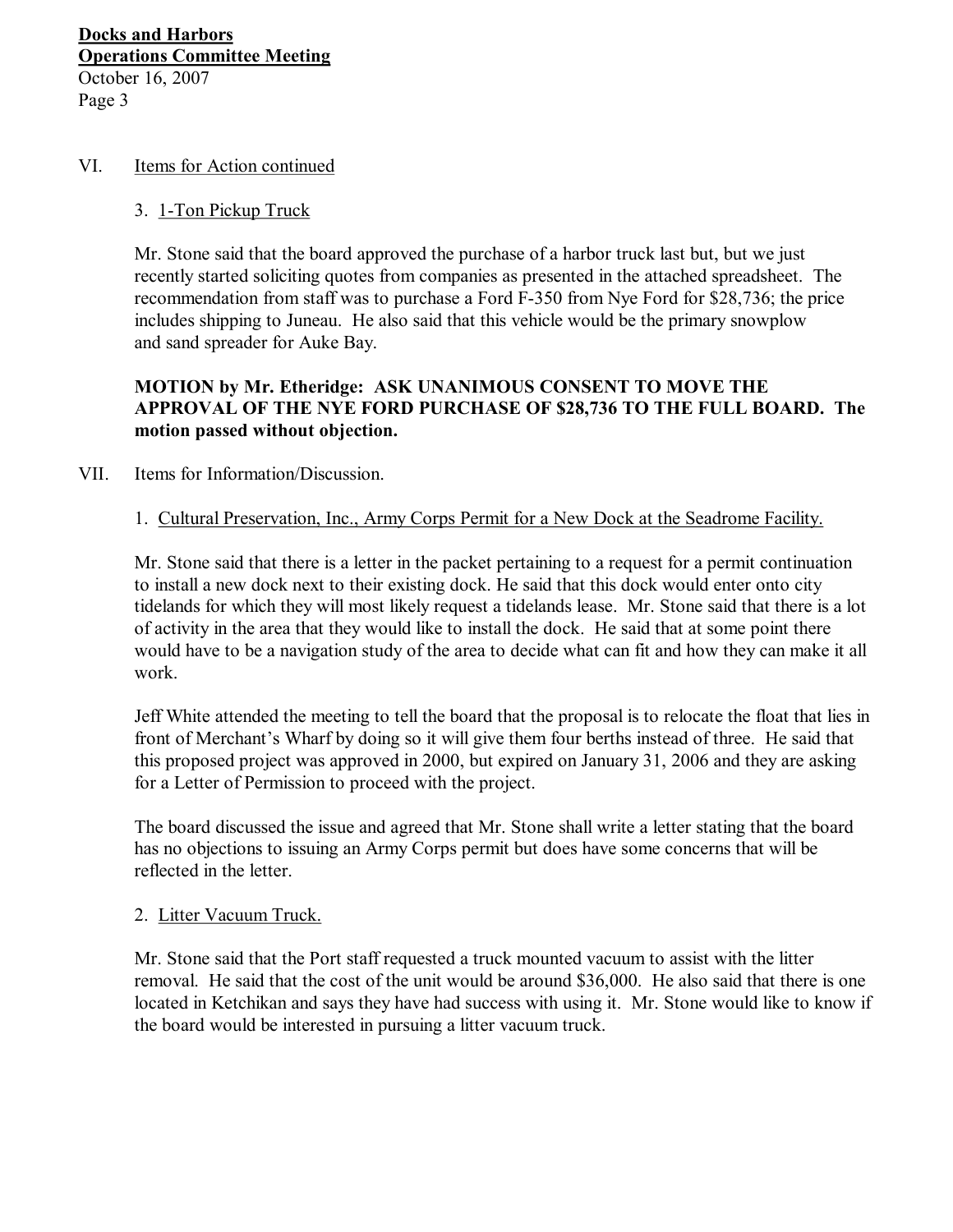# 3. Proposed Changes to the Columbia Lot and IVF Due to the Seawalk Construction.

Mr. Stone said that CBJ engineering department is close to an agreement with regards of the right of way for the Seawalk. He said that there was a proposal to change the Twisted Fish parking lot but said there are concerns with the flow of vehicle and foot traffic. Mr. Stone said that the engineering department is going to bring it to the assembly committee of the whole to get the issue resolved.

There was board discussion.

# 4. Temporary parking regulation for ADF&G Douglas Harbor.

Lou McCall said that he received a phone call from Trish with ADF&G. She said that they would like to store eight to ten ADF&G vehicles in the parking lot. Mr. McCall said that he needed to bring it forward to the Operations Committee because there is a private property owner adjacent to the Parks and Recreation building that has a business selling space for parking. Mr. McCall asked the board whether they wish to allow the temporary parking of the ADF&G vehicles.

The board decided to allow ADF&G to park in the lot with no charge for the winter.

# 5. Wayside Park.

Mr. Etheridge said that he was informed by the city manager had agreed to take over the grounds and the building, but the dock and the ramp are to be maintained by Docks and Harbors. In addition, he said that there were recommendations from the DIPAC operators to stop snagging off the dock. Mr. Etheridge said that Wayside Park is not an issue that needed to be addressed at this meeting but will be looked at on a later date.

# 6. Echo Cove Winter Closure Planning.

Ms. Jebe asked about the status of the Echo Cove closure. Mr. McCall said that we have signs posted stating there will be no maintenance as of November 1 and that persons can go at their own risk.

VIII. Staff & Member Reports.

There was none.

IX. Committee Administrative Matters.

There was none.